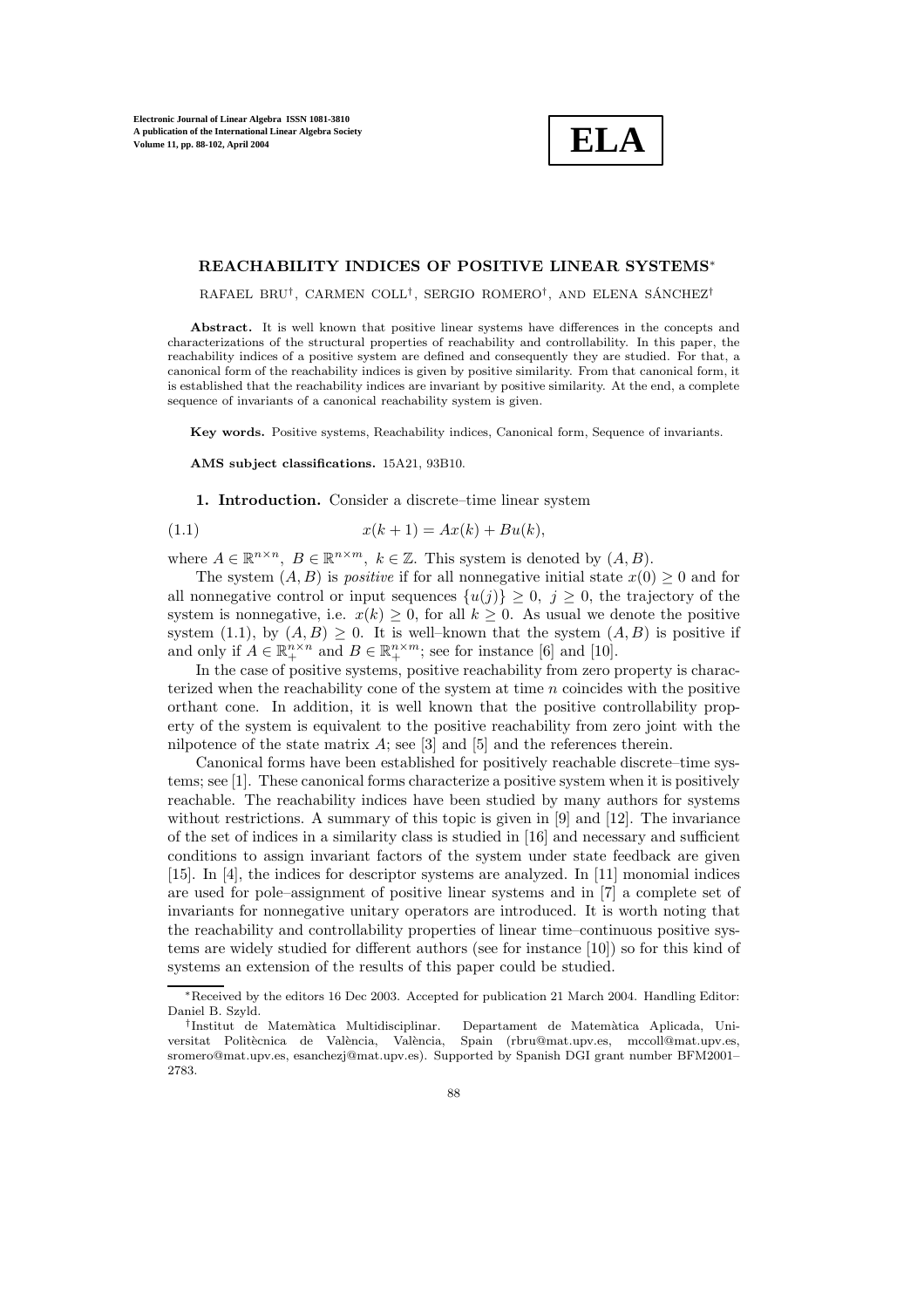

Reachability Indices of Positive Linear Systems 89

In this paper, a set of indices related to the positive reachability property are introduced for positive systems. It is known that the construction of the reachability indices of a general system follows from Brunovsky indices but in the positive case many difficulties appear because the characterization of the positive reachability property is given in terms of cones as it is said before.

The characterization of positive similarity of two systems is given in section 2. The positive reachability indices of positive systems are introduced in section 3. From those indices a canonical form of reachability indices is constructed in section 4. Finally, a sequence of invariants (and a complete sequence) of that canonical form is given in section 5. Some examples illustrate the different concepts and results given in this work.

In order to notice the difference among properties of the system (1.1) with and without nonnegative restrictions we recall the reachability concepts in both cases.

DEFINITION 1.1. Consider the system  $(1.1)$ .

- (a)  $(A, B)$  is *reachable (from 0)* if for every final state  $x_f \in \mathbb{R}^n$  there exists a finite input sequence transferring the state of the system from the origin to  $x_f$ .
- (b)  $(A, B) \geq 0$  is *positively reachable (from 0)* if for every final state  $x_f \in \mathbb{R}^n_+$ there exists a finite nonnegative input sequence transferring the state of the system from the origin to  $x_f$ .
- The reachability characterizations are given as follows:
- (a) the general system  $(A, B)$  is reachable if and only if, the reachability matrix

$$
\mathcal{R}_n(A, B) = [B \mid AB \mid \dots \mid A^{n-1}B]
$$

has full rank,

(b) the positive system  $(A, B) \geq 0$  is positively reachable if and only if  $\mathcal{R}_n(A, B)$ contains a monomial submatrix of order  $n$ , that is, there are  $n$  distinct monomial vectors; see [6]. Recall that a monomial vector is a (nonzero) multiple of some unit basis vector, and a monomial matrix  $M$  is a matrix whose columns are distinct monomial vectors, and can be decomposed as  $M = DP$  where D is a diagonal matrix and P is a permutation matrix.

The sequence of positively reachable vectors at time j is the cone  $R_i(A, B)$  generated by the column vectors of the matrix

$$
\mathcal{R}_j(A, B) = [B \mid AB \mid \dots \mid A^{j-1}B]
$$

and a positive system is reachable if and only if  $R_n(A, B)$  is the positive orthant.

The general reachability property is preserved under similarity transformations, and canonical systems of each equivalent class of reachable systems can be constructed; see [2]. However, as is pointed out in the following section, two similar positive systems are not necessarily both positively reachable.

**2. Similar positively reachable systems.** It is well-known that the system  $(A, B)$  is similar to the system  $(A, B)$  if there exists a nonsingular matrix T such that

$$
\hat{A} = T^{-1}AT
$$
,  $\hat{B} = T^{-1}B$ .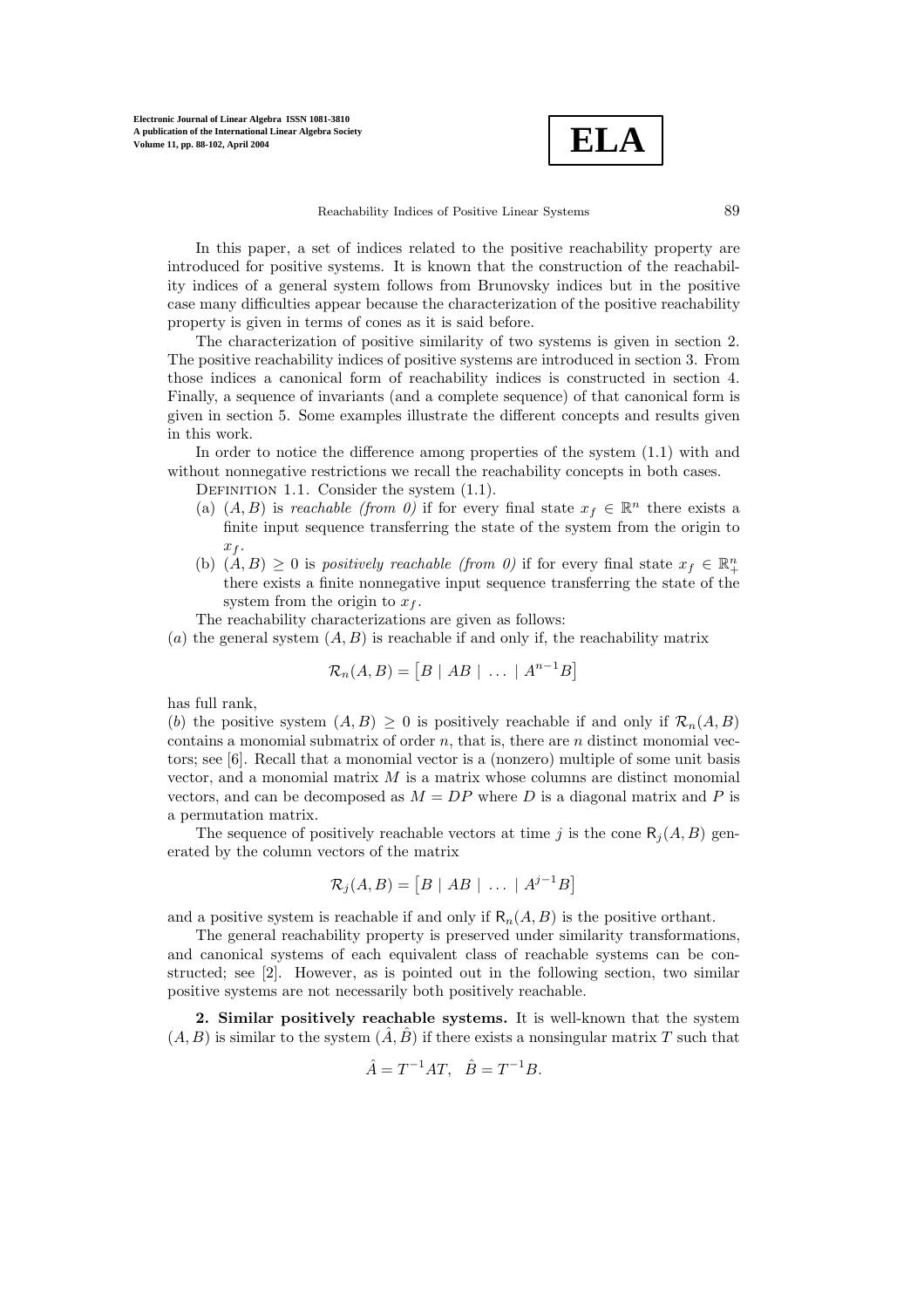

As it was mentioned the reachability property, for general systems, is transferred under similarity transformations. However, things are different with positive restrictions. Let consider the following example.

Example 2.1. Consider the positive system

$$
A = \left[ \begin{array}{cc} 4 & 1 \\ 0 & 0 \end{array} \right], \quad B = \left[ \begin{array}{c} 0 \\ 1 \end{array} \right].
$$

It is easy to check that this system is positively reachable, since the reachability matrix  $\mathcal{R}_2(A, B) = [B \mid AB]$  contains a monomial submatrix of order 2.

If for instance, we use the transformation matrix

$$
T = \left[ \begin{array}{rr} 2 & 0 \\ -3 & 1 \end{array} \right],
$$

whose inverse is

$$
T^{-1} = \left[\begin{array}{cc} \frac{1}{2} & 0\\ \frac{3}{2} & 1 \end{array}\right],
$$

then, the similar system  $(T^{-1}AT, T^{-1}B)$ , given by

$$
T^{-1}AT = \begin{bmatrix} \frac{5}{2} & \frac{1}{2} \\ \frac{15}{2} & \frac{3}{2} \end{bmatrix} \text{ and } T^{-1}B = \begin{bmatrix} 0 \\ 1 \end{bmatrix}
$$

remains positive but, it is not positively reachable (the reachability matrix does not contain a monomial submatrix of order 2). Note that the transformation  $T$  preserves the positiveness of the system, but it does not transfer the positive reachability property. However, considering both systems as general systems, without restrictions, both of them are reachable.

This fact, together with the construction of canonical systems in [1] by similarity permutation, motivates us to consider a special similarity concept for positive systems (in [8] the concept of similar matrices by a monomial matrix was introduced).

DEFINITION 2.2. Two positive systems  $(A, B)$  and  $(A, B)$  are *positively similar* if there exists a square nonnegative monomial matrix  $M$  satisfying

$$
\hat{A} = M^{-1}AM \quad \text{and} \quad \hat{B} = M^{-1}B.
$$

The following property, of invertible nonnegative matrices, is used in the proof of Theorem 2.4.

REMARK 2.3. (see [13]) The only nonnegative matrices having nonnegative inverses are monomial.

Next, we give a characterization of two positively similar systems.

THEOREM 2.4. Let  $(A, B) > 0$  be a positively reachable system similar to the *system*  $(\hat{A}, \hat{B}) \geq 0$ . Then, the system  $(\hat{A}, \hat{B})$  *is positively reachable if and only if both systems are positively similar.*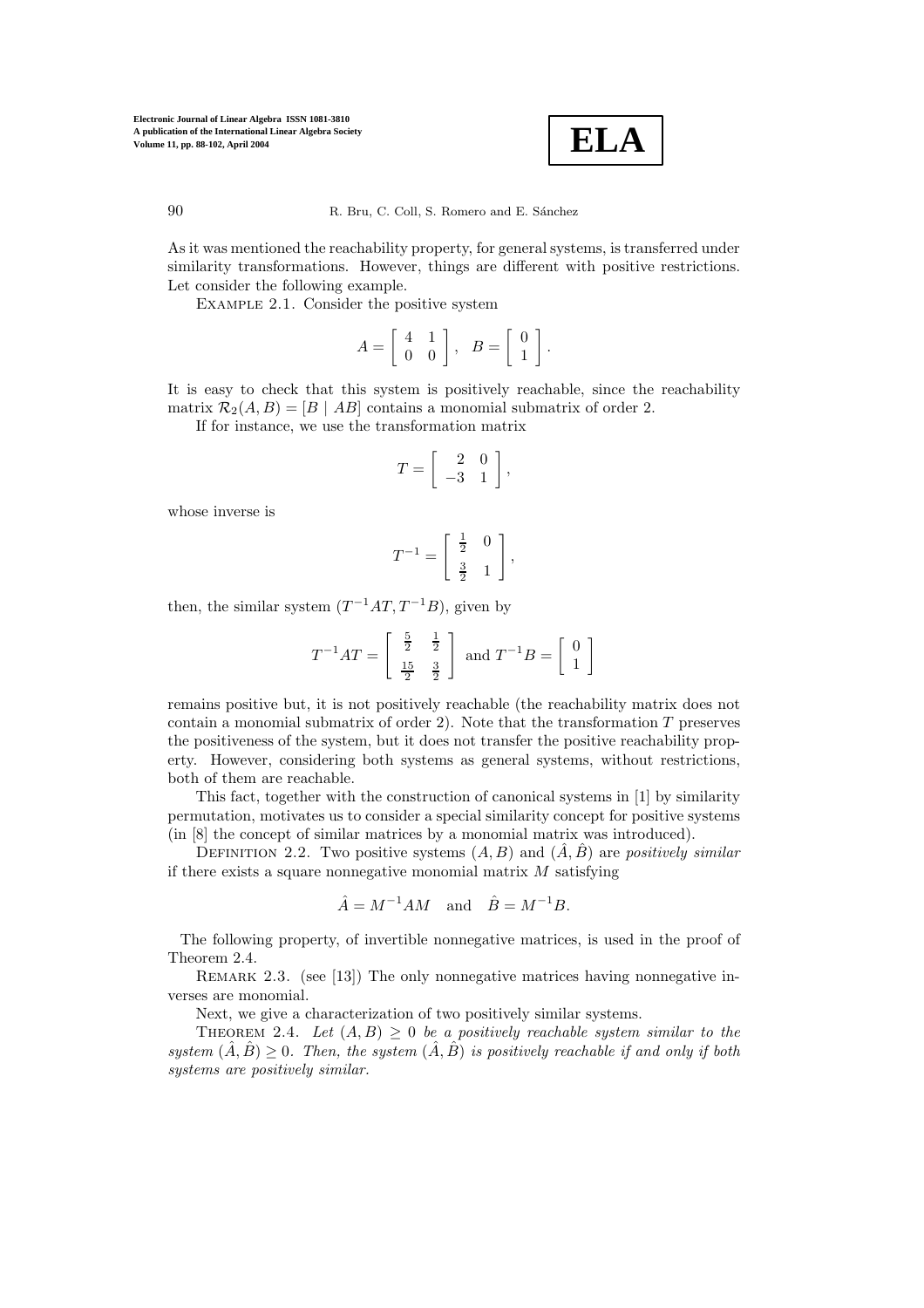

*Proof.* First, since the positive system  $(\hat{A}, \hat{B})$  is similar to the positive system  $(A, B)$ , there exits an invertible matrix M such that  $\hat{A} = M^{-1}AM$  and  $\hat{B} = M^{-1}B$ . Therefore, the reachability matrices of both systems are related by

$$
\mathcal{R}_n(\hat{A}, \hat{B}) = \left[ \begin{array}{c} M^{-1}B \mid M^{-1}AMM^{-1}B \mid \dots \mid M^{-1}A^{n-1}MM^{-1}B \end{array} \right] \n= M^{-1} \left[ B \mid AB \mid \dots \mid A^{n-1}B \right] \n= M^{-1} \mathcal{R}_n(A, B).
$$

Thus,

(2.1) 
$$
\mathcal{R}_n(\hat{A}, \hat{B}) = M^{-1} \mathcal{R}_n(A, B) \ge 0.
$$

Since  $(A, B)$  is positively reachable,  $\mathcal{R}_n(A, B)$  contains a monomial submatrix of size n, and hence the matrix  $M^{-1}$  is nonnegative.

Suppose that the two considered systems are positively similar, in which case, M is a nonnegative monomial matrix. By Definition 2.2 and by the remark,  $M^{-1}$ is monomial. Then, from this fact and equation  $(2.1)$  the reachability matrix of the system  $(A, B)$  contains a monomial submatrix of order n, and hence that system is positively reachable.

Conversely, consider the positively reachable system  $(\hat{A}, \hat{B})$ . By the above remark, it suffices to prove that the matrix M is nonnegative. Since  $\mathcal{R}_n(\hat{A}, \hat{B})$  contains a monomial submatrix of size  $n$ , using equation (2.1) there exist  $n$  columns of the type  $M^{-1}col(A<sup>k</sup>B) = \alpha_i e_i$ , with  $\alpha_i > 0$ ,  $i = 1, \ldots, n$ . Therefore,  $\alpha_i col_i M = \alpha_i Me_i$  $col(A^k B) \geq 0$ . Hence,  $M \geq 0$ .  $\Box$ 

**3. Positive reachability indices.** Recall that for a system without restrictions  $(A, B)$  the *r*-numbers or Brunovsky numbers are defined as (see [2])

$$
r_j = rank \mathcal{R}_j(A, B) - rank \mathcal{R}_{j-1}(A, B), \quad j = 1, 2, \dots, n,
$$

where  $\mathcal{R}_0(A, B) = 0$ . It is clear that  $r_1 \geq r_2 \geq \cdots \geq r_n$ . From this sequence the reachability indices are defined as

$$
k_i = card\{j : r_j \ge i\}, \quad i = 1, 2, ..., m,
$$

where the symbol "card" denotes the cardinal of a sequence. The nonnegative sequence  $\{k_1, k_2, \ldots, k_m\}$  is a nonincreasing sequence, and it is the dual sequence of the Brunovsky numbers; see for instance [12]. The sum of the reachability indices is less than or equal to the dimension of the space  $n$ . When that sum is  $n$  the pair is reachable.

For the pair  $(A, B)$ , where  $B = \begin{bmatrix} b_1 & b_2 & b_3 \end{bmatrix} \dots \begin{bmatrix} b_m \end{bmatrix}$  the reachability indices can be obtained from the *linearly independent vectors* with respect to the precedent rows in the table:

|            | $b_1$    | $b_{2}$ | $_{b_3}$           | $b_m$ |
|------------|----------|---------|--------------------|-------|
| B          | $\times$ | X       | $\widehat{\times}$ | X     |
| AВ         | $\times$ | X       |                    |       |
| $A^2B$     | $\times$ |         |                    |       |
|            |          |         |                    |       |
| $A^{n-1}B$ |          |         |                    |       |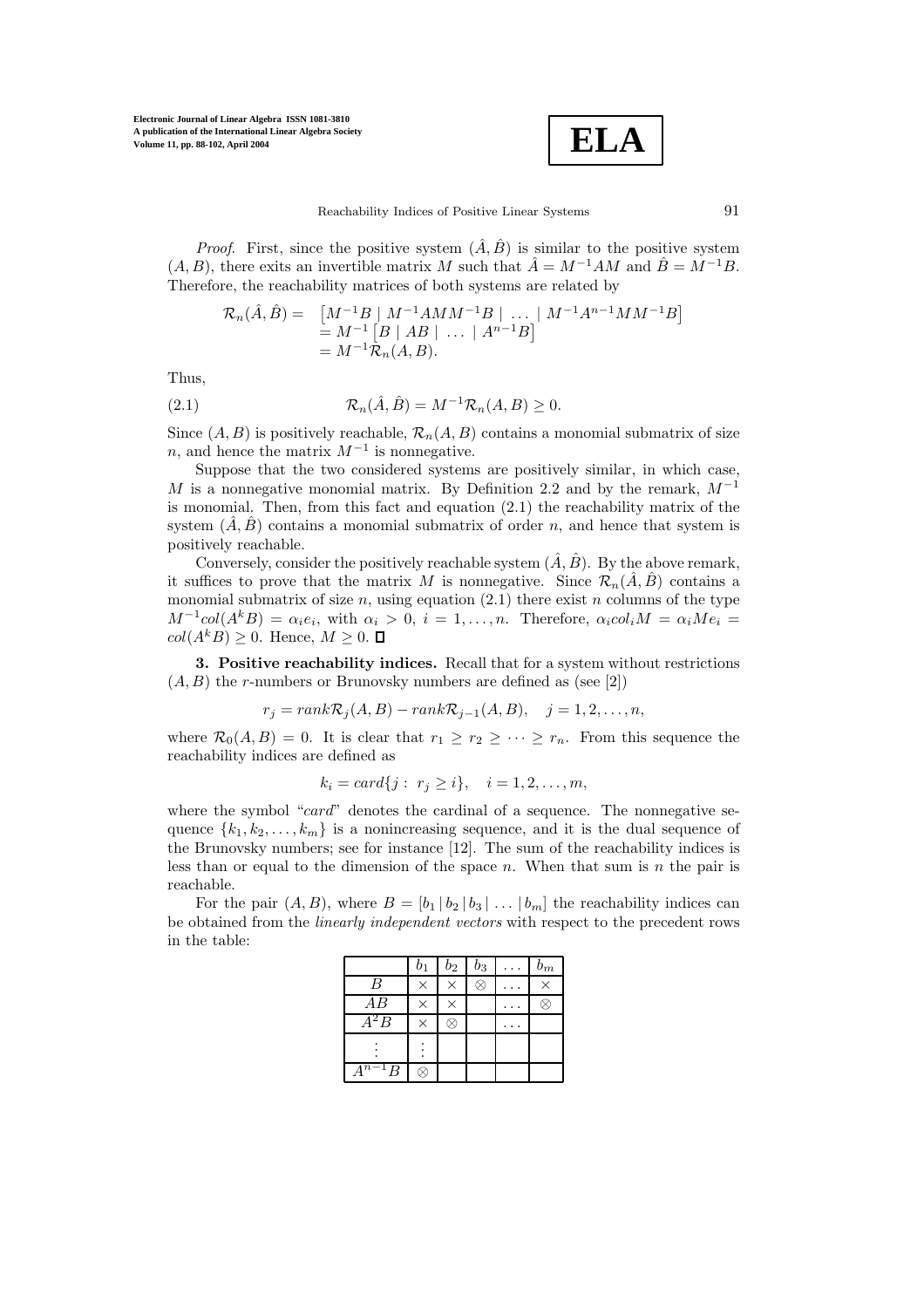

where the symbol  $\times$  denotes a linearly independent vector with respect to the previously considered vectors (in the same and the previous rows) and the symbol  $\otimes$  stands for the linearly dependent vectors. Then, we can consider the following sequence

$$
S = \{b_1, Ab_1, \ldots, A^{k'_1 - 1}b_1, b_2, Ab_2, \ldots, A^{k'_2 - 1}b_2, \ldots, b_m, Ab_m, \ldots, A^{k'_m - 1}b_m\}
$$

formed by  $m$  chains of length  $k_i'$  of linearly independent vectors, obtained from the columns  $b_i$ , for all  $i = 1, 2, ..., m$ , in the reachability matrix. Then, the reachability indices  ${k_1, k_2, ..., k_m}$  are the ordered sequence obtained from the sequence  $\{k'_1, k'_2, \ldots, k'_m\}$ . Note that the way of constructing the reachability indices is similar to the characterization of the reachability property in terms of the rank of the reachability matrix. Then, when the pair  $(A, B)$  is reachable the sequence of vectors S is a basis of  $\mathbb{R}^n$  constructed from the column vectors of  $\mathcal{R}_n(A, B)$ .

Now, let us focus on a positive pair  $(A, B)$ . In this case, as we mentioned in the introduction the characterization of positive reachability is given in terms of the monomial vectors of the  $\mathcal{R}_n(A, B)$ . Then, the attention must be addressed to detect the monomial columns in this matrix.

Denoting by  $monR<sub>i</sub>(A, B)$  the number of distinct monomial columns (up to scalar multiples) of the matrix  $\mathcal{R}_j(A, B)$ , we give the following definition.

DEFINITION 3.1. Consider the positive system  $(A, B)$ . The differences

$$
m_j = mon R_j(A, B) - mon R_{j-1}(A, B), \quad j = 1, 2, ..., n,
$$

where  $R_0(A, B) = 0$  are called *the m–numbers* of the system  $(A, B)$ . The dual sequence of the  $m$ –numbers is denoted by

$$
d_i = card\{j : m_j \ge i\}, \quad i = 1, 2, ..., m.
$$

In the next example we show that the reachability indices  $\{k_1, k_2, \ldots, k_m\}$  cannot coincide with the sequence  $\{d_1, d_2, \ldots, d_m\}.$ 

EXAMPLE 3.2. Let the system  $(A, B)$  where

$$
A = \left[ \begin{array}{rrr} 1 & 0 & 1 \\ 0 & 0 & 0 \\ 0 & 0 & 0 \end{array} \right], \quad B = \left[ \begin{array}{rrr} 0 & 1 \\ 0 & 1 \\ 1 & 0 \end{array} \right].
$$

For each j,  $j = 1, 2, 3$ , we construct the reachable matrix  $\mathcal{R}_j(A, B)$ . Then, it is easy to check that the r-numbers are  $\{2, 1, 0\}$ . Hence the sequence of reachability indices,  ${k_1, k_2}$  is  ${2, 1}$ .

If now we consider the different monomial vectors in the reachability matrices, then the m-numbers are  $\{1, 1, 0\}$  and its dual sequence  $\{d_1, d_2\}$  is  $\{2, 0\}$ .

Note that this system is reachable in the general sense (without restrictions) but is not positively reachable.

Let the system  $(A, B) \geq 0$  where  $B = [b_1 | b_2 | b_3 | \dots | b_m]$ . We try to proceed as before with the systems without restrictions. Tracking the columns of  $B$ , consider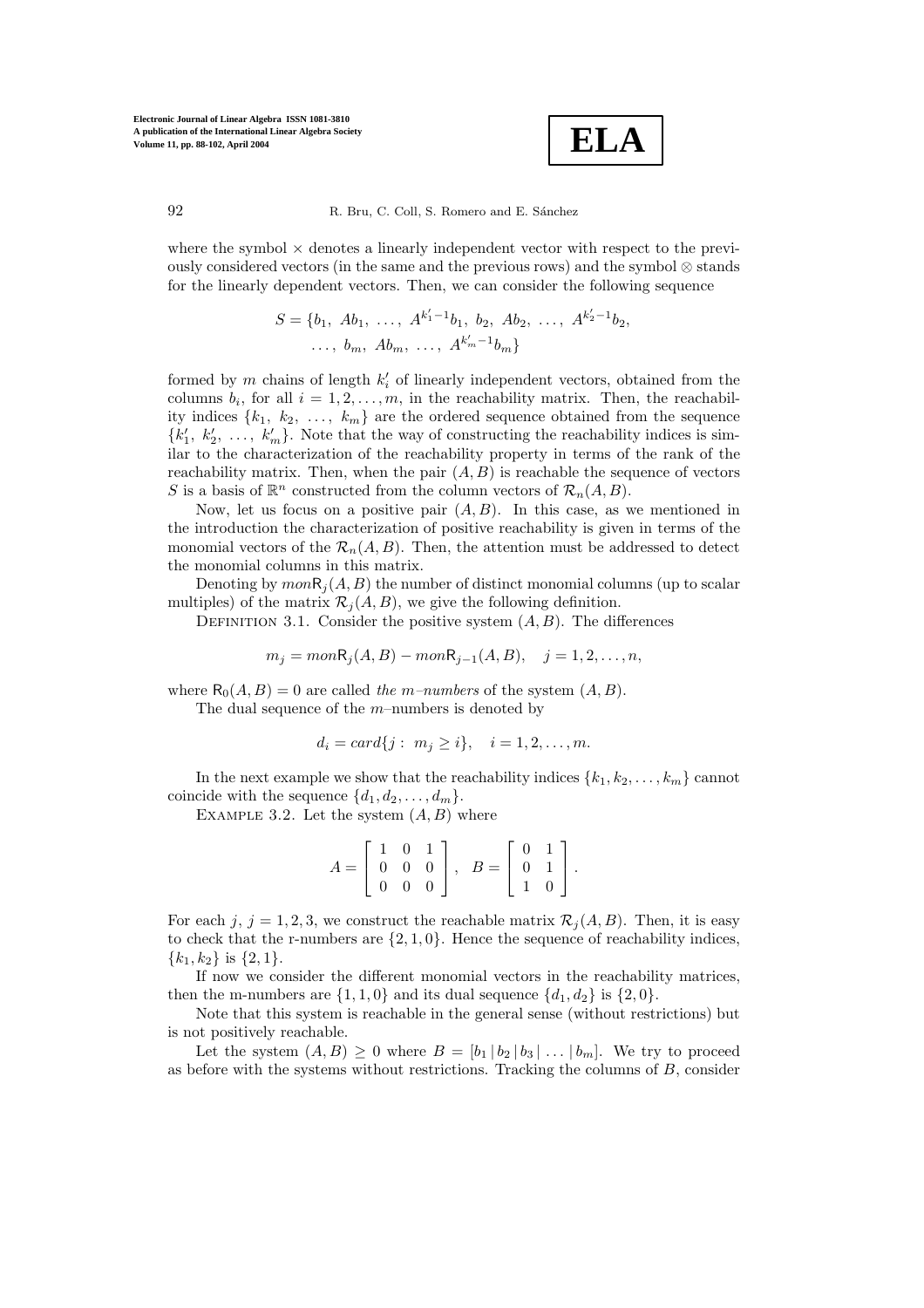

Reachability Indices of Positive Linear Systems  $93$ 

all *distinct monomial vectors* (up to scalar multiples), with respect to the previously considered vectors (in the same and the previous rows). Note that the considered vectors are in the generator vector sequences of the cones  $R_i(A, B)$ ,  $j = 1, 2, \ldots, n$ . In the following table

|                  | b1       | $b_2$    | $b_3$    | $b_{\underline{m}}$ |
|------------------|----------|----------|----------|---------------------|
| $\boldsymbol{B}$ | $\times$ | $\times$ | X        | $\times$            |
| AB               | $\times$ | ×        | $\times$ |                     |
| $A^2B$           | x        | $\times$ |          |                     |
| $A^3B$           | $\times$ |          |          | $\times$            |
|                  |          |          |          |                     |
| $A^{n-1}B$       |          |          |          |                     |

the symbol  $\times$  denotes distinct monomial vectors and  $\otimes$  denotes the remaining vectors (monomial or nonmonomial). As is displayed in the table, there are examples where a monomial vector can appear after a nonmonomial vector; see Example 3.4. In this case,  $\alpha$  will denote the first power of A which provides the new monomial vector. Then, we consider the following sequence of distinct monomial vectors

$$
S = S_1 \cup S_2 \cup \cdots \cup \cdots S_m,
$$

where, for  $i = 1, 2, \ldots, m$ ,

$$
S_i = \underbrace{A^{\alpha_{1i}}b_i, A^{\alpha_{1i}+1}b_i, \dots, A^{\alpha_{1i}+p_{1i}-1}b_i}_{S_{1i}},
$$

$$
\underbrace{A^{\alpha_{2i}}b_i, A^{\alpha_{2i}+1}b_i, \dots, A^{\alpha_{2i}+p_{2i}-1}b_i}_{S_{2i}},
$$
(3.1)

$$
\underbrace{A^{\alpha_{l_i i}}b_i,\ A^{\alpha_{l_i i}+1}b_i,\ \dots,\ A^{\alpha_{l_i i}+p_{l_i i}-1}b_i}_{S_{l_i i}}\}
$$

is the sequence of all distinct monomial vectors obtained from the column vector  $b_i$ in the reachability matrix, and it is the union of  $l_i$  subsequences  $S_{ki}$ ,  $i = 1, 2, \ldots, m$ ,  $k = 1, \ldots, l_i$ . Each subsequence  $S_{ki}$  is formed by a chain of length  $p_{ki}$  of distinct monomial vectors,  $k = 1, \ldots, l_i$ , and  $\alpha_{ki}$  denotes the first power of A which provides the first monomial vector.

Note that

(3.2) 
$$
p_i = p_{1i} + p_{2i} + \cdots + p_{l_i}, \quad i = 1, \ldots, m,
$$

is the number of distinct monomial vectors obtained from the *i*th column  $b_i$ . Then we give the following definition.

DEFINITION 3.3. Given the system  $(A, B) \geq 0$ . The indices

$$
\{p_{11}, p_{21}, \ldots, p_{l_11}; p_{12}, p_{22}, \ldots, p_{l_22}; \ldots; p_{1m}, p_{2m}, \ldots, p_{l_m m}\}\
$$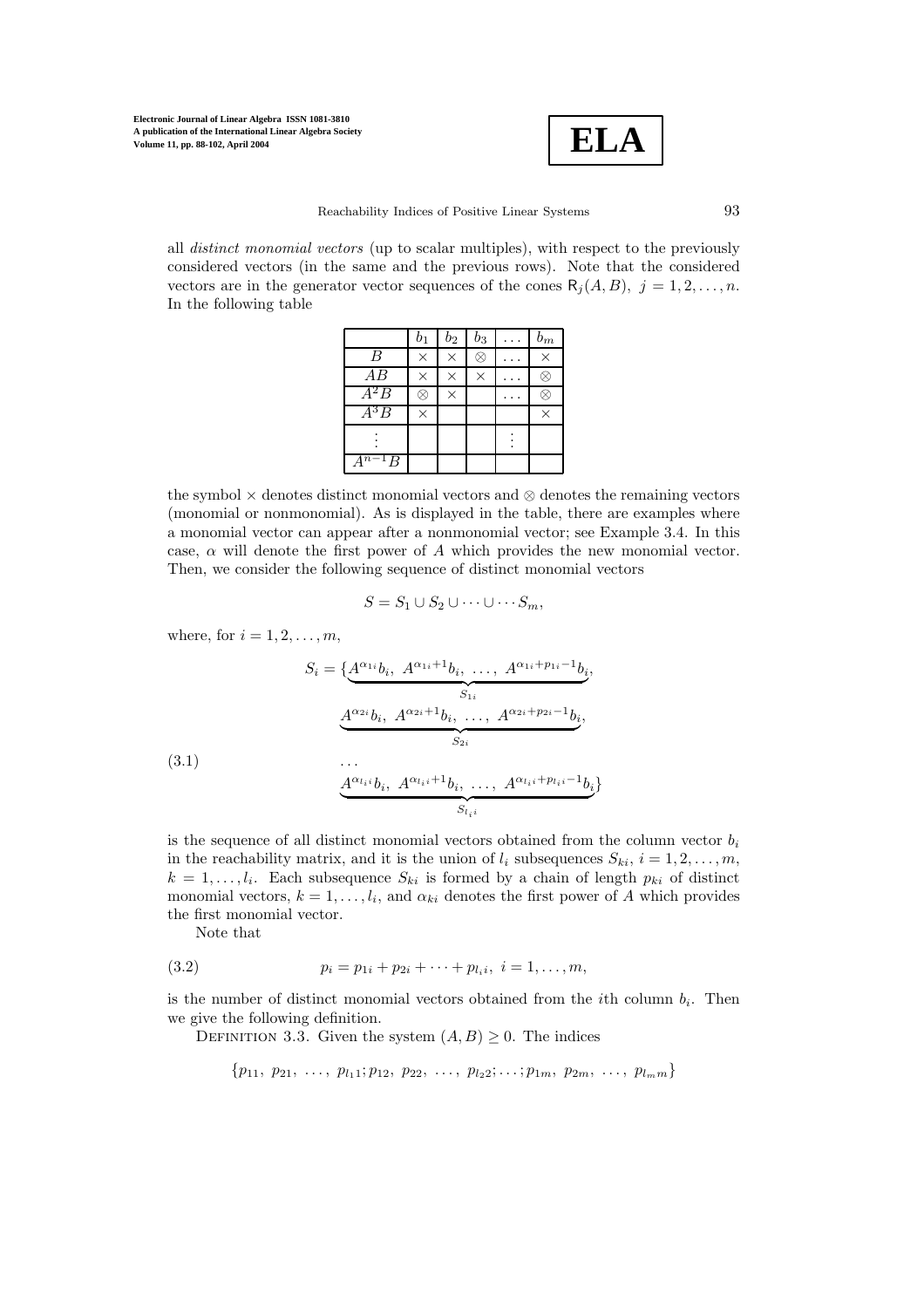

are called *the* p*–numbers* of the positive system (A, B). In the following example, note that the dual sequence of  $m$ –numbers and the sequence of  $p$ –numbers can be distinct. This fact shows again the differences between systems with or without nonnegative restrictions.

EXAMPLE 3.4. Let  $(A, B) \geq 0$  where,

| $\theta$<br>$\Omega$<br>$\Omega$<br>$\Omega$<br>1<br>$\Omega$                                                          |          |
|------------------------------------------------------------------------------------------------------------------------|----------|
|                                                                                                                        |          |
|                                                                                                                        |          |
|                                                                                                                        |          |
| $\Omega$<br>$\Omega$                                                                                                   |          |
| $\Omega$<br>0                                                                                                          |          |
| $\Omega$<br>0                                                                                                          |          |
| $\theta$<br>$\Omega$                                                                                                   |          |
| $\overline{0}$<br>$\Omega$                                                                                             |          |
| $\theta$<br>$\Omega$                                                                                                   |          |
| 1<br>$\theta$                                                                                                          |          |
| $\Omega$<br>$\Omega$                                                                                                   |          |
| $\theta$<br>∩                                                                                                          |          |
| $\theta$<br>$\theta$<br>$\theta$<br>$\theta$<br>$\theta$<br>$\theta$<br>$\overline{0}$<br>$\theta$<br>$\boldsymbol{0}$ | $\theta$ |

with  $n = 12$  and  $m = 4$ . Constructing the above table, the different monomial vectors are  $(e_i$  denotes the *ith* canonical vector of  $\mathbb{R}^n$ )

|                   | $b_1$            | $b_{2}$            | $b_3$              | $b_4$             |
|-------------------|------------------|--------------------|--------------------|-------------------|
| B                 | $e_1$            | $\boldsymbol{e}_2$ | $\mathfrak{e}_3$   | $e_\mathrm{10}$   |
| AВ                | $\mathfrak{e}_4$ | $e_6$              | $\boldsymbol{e}_5$ | $e_{11} + e_{12}$ |
| $\overline{A^2}B$ | $e_5$            | $e_7 + e_3$        | $e_9$              | $e_{11}$          |
| $A^3B$            | $e_9$            | $e_8+e_5$          | $e_{12}$           |                   |
| $\overline{A^4}B$ | $e_{12}$         | $e_7 + e_9$        |                    |                   |
| $A^5B$            |                  | $e_8 + e_{12}$     |                    |                   |
| $\overline{A^6B}$ |                  | $\boldsymbol{e}_7$ |                    |                   |
| $A^7B$            |                  | $e_8$              |                    |                   |

which are in the reachability matrix  $\mathcal{R}_{12}(A, B)$ .

According to the Definition 3.1, the  $m$ -numbers are  $\{4, 3, 2, 1, 0, 0, 1, 1, 0, 0, 0, 0\}$ .

The corresponding dual sequence is  $\{6, 3, 2, 1\}.$ The sequences  $S_i$ ,  $i = 1, 2 \ldots, 4$  are

 $S_1 = \{b_1, Ab_1\} = \{e_1, e_4\},\$ 

$$
S_2 = S_{12} \bigcup S_{22} = \{b_2, Ab_2 : A^6b_2, A^7b_2\} = \{e_2, e_6, e_7, e_8\},\
$$

 $S_3 = \{b_3, Ab_3, A^2b_3, A^3b_3\} = \{e_3, e_5, e_9, e_{12}\},\$ 

$$
S_4 = S_{14} \bigcup S_{24} = \{b_4 \overline{\cdot} A^2 b_4\} = \{e_{10}, e_{11}\},
$$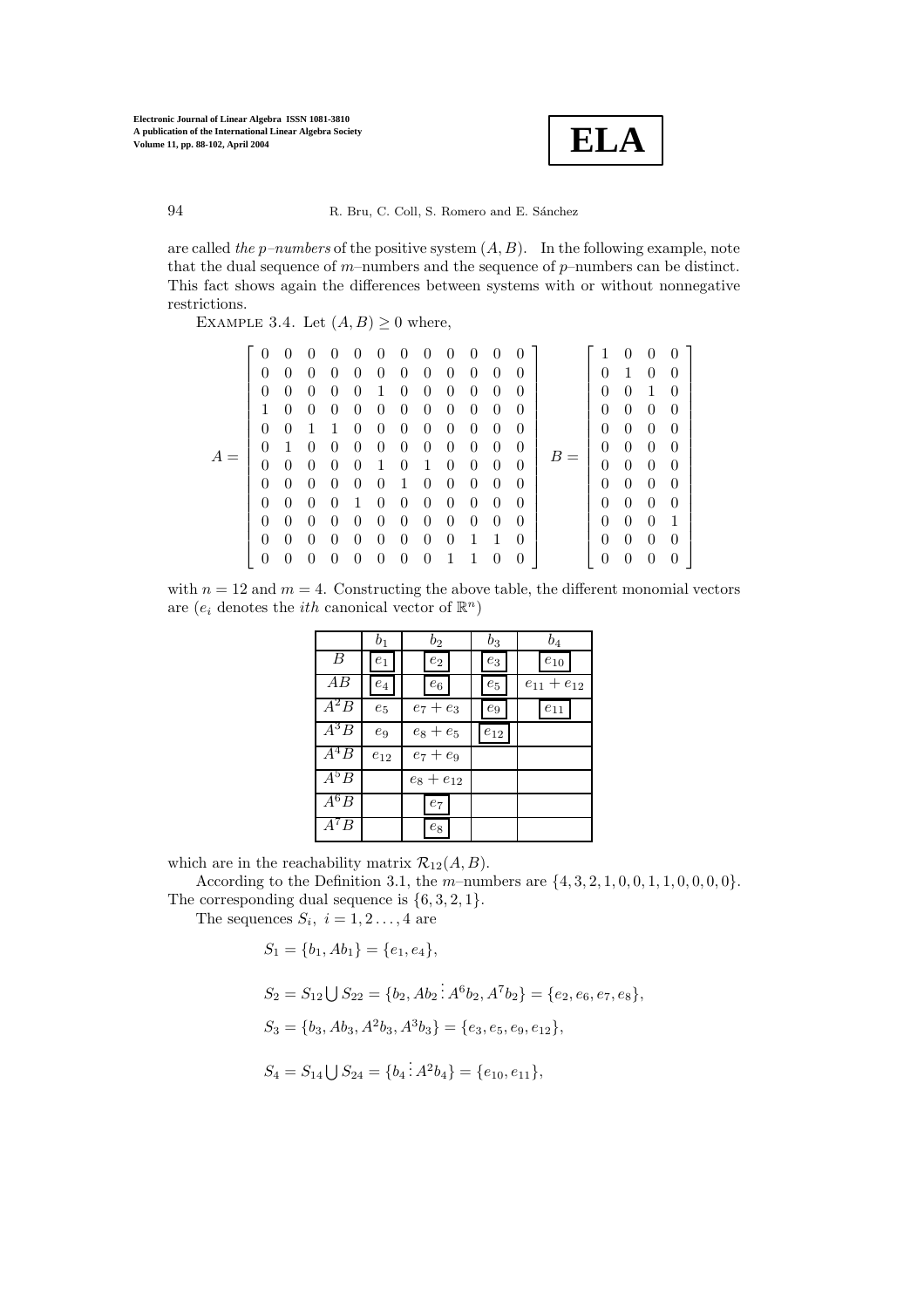**ELA**

and the p–numbers are  $\{2, 2, 2, 4, 1, 1\}$ ; see Definition 3.3. Observe that the sequence of  $p$ -numbers does not coincide with the dual sequence of the  $m$ -numbers.

REMARK 3.5. As the above example shows, in general, the sequence of  $p$ –numbers does not coincide with the dual sequence of the  $m$ –numbers. However, both sequences coincide when, in each column of the table, all distinct monomial vectors are obtained consecutively.

Following the construction of the reachability indices of a general system from the Brunovsky numbers and bearing in mind the above remark, the positive reachability indices are introduced as follows.

DEFINITION 3.6. Let  $(A, B)$  be a positive system. Consider the numbers  $p_i$ ,  $i =$ 1, 2,..., *m* given in the equation (3.2) ordered as  $p_{i_1} \geq p_{i_2} \geq \cdots \geq p_{i_m}$ . The sequence of p–numbers of this system ordered for each  $r = 1, 2, \ldots, m$  in a nonincreasing order

$$
p_{j_1i_r} \geq p_{j_2i_r} \geq \cdots \geq p_{j_1i_r},
$$

is said to be *the sequence of positive reachability indices* of the positive system (A, B).

REMARK 3.7. If  $card(S_i) = card(S_j)$ ,  $i \neq j$ , the indices of  $S_i$  will be reordered before those of  $S_i$  when  $i \geq j$  or  $S_i$  has less subsequences than  $S_i$ .

We have the following positive reachability characterization.

THEOREM 3.8. *The system*  $(A, B) \geq 0$  *is positively reachable if and only if,*  $p_1 + p_2 + \cdots + p_m = n.$ 

*Proof.* If the pair  $(A, B)$  is positively reachable the reachable matrix  $\mathcal{R}_n(A, B)$ contains  $n$  distinct monomial vectors (up to scalar) which are considered in the sequences  $S_i$ ,  $i = 1, 2, ..., m$ , then  $p_1 + p_2 + \cdots + p_m = n$ .

Conversely, if  $p_1 + p_2 + \cdots + p_m = n$ , it is clear that the sequence of distinct monomial vectors

$$
S = S_1 \cup S_2 \cup \cdots \cup S_m
$$

is a generator sequence of the cone  $\mathbb{R}^n_+$ , and hence the system  $(A, B)$  is positively reachable.  $\Box$ 

Let us illustrate the above definition and theorem with an example.

Example 3.9. Consider the system from the Example 3.4. Then, the positive reachability indices are  $\{4; 2, 2; 2; 1, 1\}$ . The sum of all reachability indices is 12 and thus, the system  $(A, B)$  is positively reachable. The reachability matrix  $\mathcal{R}_{12}(A, B)$ contains a monomial submatrix of order 12.

**4. Canonical form.** The choice of the positive reachability indices given in Definition 3.6 is basic for the study of canonical forms of positively reachable systems. Due to the canonical forms given in the literature (see [1]) were constructed for characterizing when a positive system is positively reachable, they are not related to these positive reachability indices. In this section a canonical form is constructed such that the sequence of the sizes of its diagonal blocks coincides with the sequence of positive reachability indices. Moreover, in the last section, using this canonical form we will show that the positive reachabilility indices are a sequence of invariants under monomial transformations.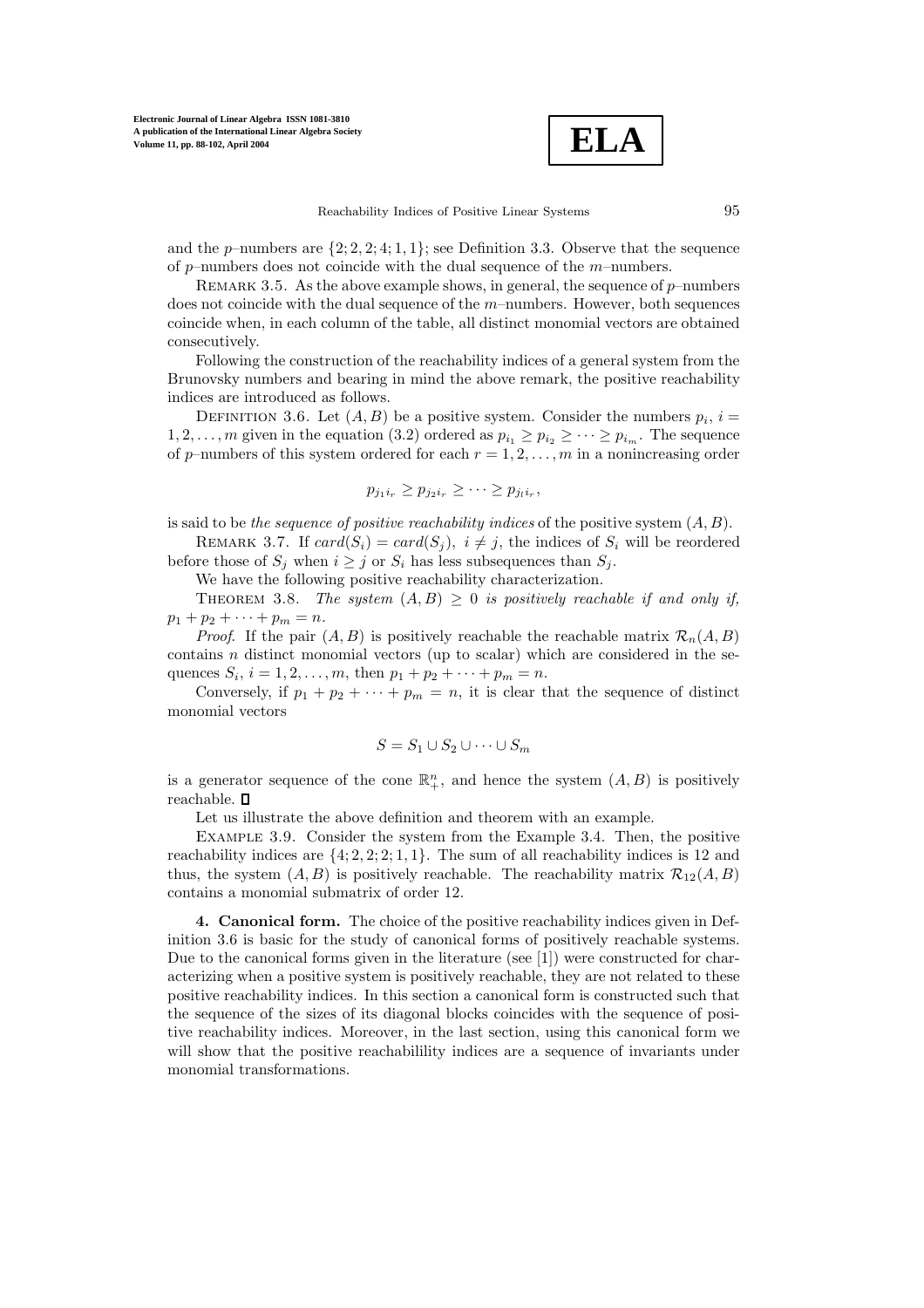**ELA**

THEOREM 4.1. Let  $(A, B) \geq 0$  *be positively reachable and the sequence* 

 $\{p_{11}, p_{21}, \ldots, p_{l_11}; p_{12}, p_{22}, \ldots, p_{l_22}; \ldots; p_{1m}, p_{2m}, \ldots, p_{l_m m}\}\$ 

*its positive reachability indices. Then, there exists a nonnegative monomial matrix*  $M_S$  *such that the positive similar system*  $A_c = M_S^{-1}AM_S$  and  $B_c = M_S^{-1}B$  has  $\widetilde{A_c} = \left[A_{c_{ij}}\right]_{i,j=1}^m$  *structured in blocks as follows:* 

*a)* for each  $i = 1, 2, \ldots, m$ , the diagonal block  $A_{c_{ii}}$  has order  $p_i$  from (3.2). *Moreover,*  $A_{c_{ii}} = \left[A_{c_{ii}}^{hk}\right]_{h,k}^{l_i}$ , where for each  $h, k = 1, 2, \ldots, l_i$ , the diagonal block  $A_{c_{ii}}^{hh}$  has order  $p_{hi}$  and it is

$$
\left[\begin{array}{ccccc} 0 & 0 & \cdots & 0 & * \\ 1 & 0 & & 0 & * \\ 0 & 1 & \ddots & 0 & * \\ \vdots & \vdots & \ddots & \vdots & \vdots \\ 0 & 0 & \cdots & 1 & * \end{array}\right]
$$

and the nondiagonal block  $A_{c_{ii}}^{hk}$  has size  $p_{hi} \times p_{ki}$  and it is

$$
(4.1) \qquad \qquad \begin{bmatrix} 0 & \cdots & 0 & * \\ \vdots & & \vdots & \vdots \\ 0 & \cdots & 0 & * \end{bmatrix},
$$

*where*  $p_{hi}$   $(p_{ki})$  *is the hth*  $(kth)$  *index of the ith subsequence of the sequence of reachability indices, and the symbol* ∗ *denotes a nonnegative entry.*

*b)* for each  $i, j = 1, 2, \ldots, m, i \neq j$ , the off diagonal block,  $A_{c_{ij}}$  is decomposed *in blocks of appropriated sizes and with the structure given in* (4.1)*.*

*Proof.* From each column vector  $b_i$ , consider the  $p_i$  distinct monomial vectors of the sequence  $S_i$ ,  $i = 1, 2, ..., m$ ; see (3.1). Without loss of generality, consider these sequences of vectors ordered according to Definition 3.6, that is, the sequences of vectors  $S_i$  are arranged in a nonincreasing order of its cardinals  $p_i$ . And, in each sequence  $S_i$ , the subsequences of vectors  $S_{ki}$ ,  $k = 1, 2, \ldots, l_i$ , are ordered in a nonincreasing order of its cardinals  $p_{ki}$ ,  $k = 1, 2, ..., l_i$ . Now, denote by  $M_S$  the  $n \times n$ matrix whose columns are the vectors of all ordered sequences  $S_1, S_2, \ldots, S_m$ . This matrix is monomial and nonsingular; see Theorem 3.8.

Since the column vectors of  $M_S$  are of type  $A^{\alpha}b_i$ , the columns of  $AM_S$  are  $A^{\alpha+1}b_i$ , and thus, they are in the same sequence  $S_{ki}$ , except the last vector of each chain. Note that these last vectors are nonnegative linear combination of all columns of  $M_S$ . Therefore, the matrix  $M_S^{-1}AM_S$  has a block structure with the diagonal blocks given in part  $a.1$ ) and the off diagonal blocks given in part  $a.2$ ).

Thus, the pair  $(A_c, B_c) = (M_S^{-1}AM_S, M_S^{-1}B)$  has the desired structure.

The system (Ac, Bc) obtained in above theorem will be called the *canonical form of the positive reachability indices* of the positive system (A, B). It is worth noting that the sizes of the diagonal blocks of the matrix  $A_c$  are the positive reachability indices of the system.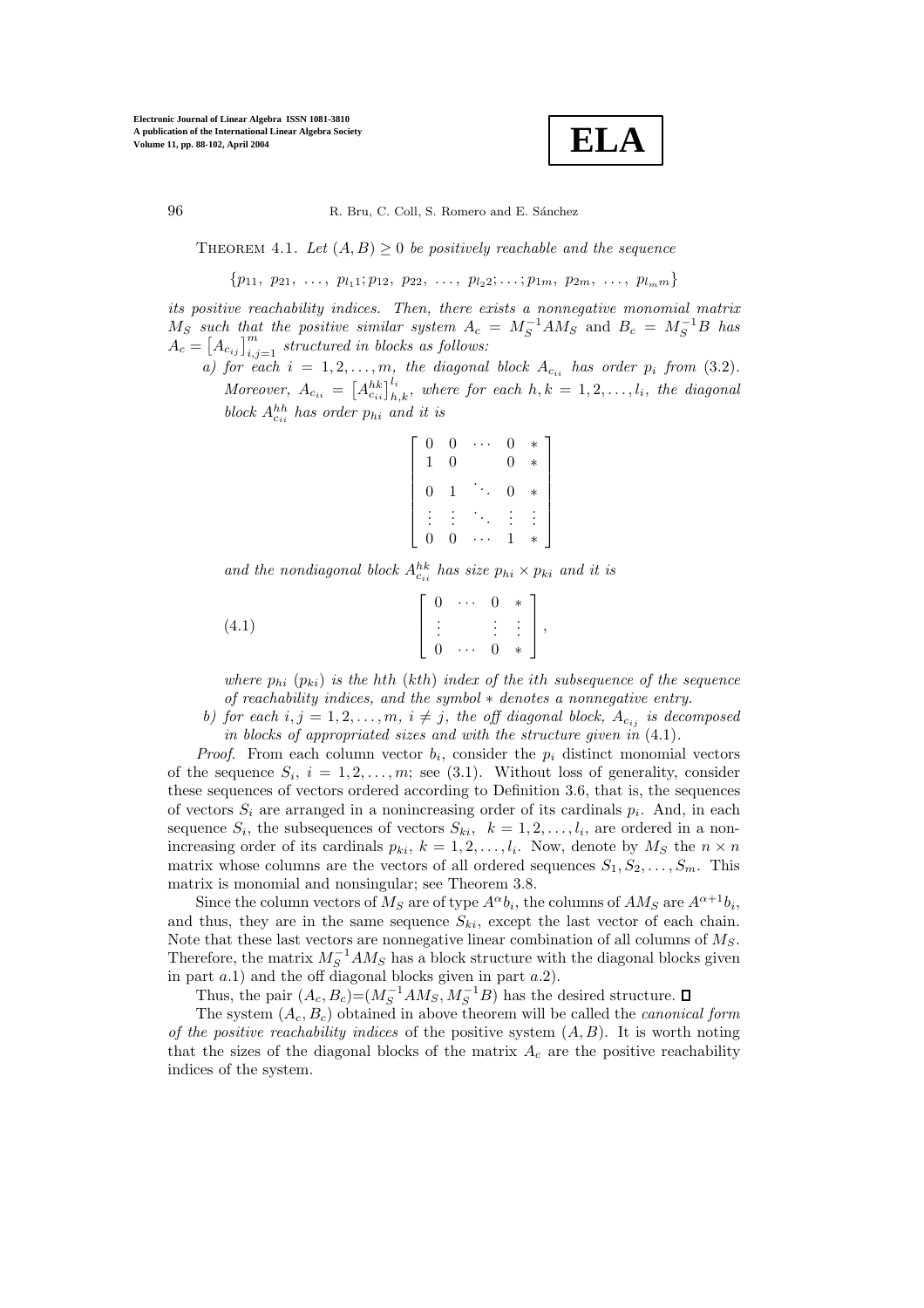

Next, we illustrate Theorem 4.1 in the following example.

Example 4.2. Consider the system given in Example 3.4. Since the positive reachability indices are  $\{4; 2, 2; 2; 1, 1\}$  (see Example 3.9), the matrix  $M<sub>S</sub>$  associated with the sequences  $S_i$  reordered according to the proof is

$$
M_S = \left[ e_3 e_5 e_9 e_{12} | e_2 e_6 \vdots e_7 e_8 | e_1 e_4 | e_{10} \vdots e_{11} \right],
$$

where the sequences  $S_i$  are ordered as follows

$$
M_S = \left\{ S_3 \, | \, S_{12} \, \vdots \, S_{22} | S_1 | S_{14} \, \vdots \, S_{24} \right\}.
$$

Thus, the canonical form  $[A_c || B_c]$ , for this example is given by

| $\Omega$<br>$\Omega$                                           |                                                              | $\Omega$<br>0<br>$\Omega$                                            | $\Omega$<br>$\Omega$<br>$\overline{1}$<br>- 0                        |
|----------------------------------------------------------------|--------------------------------------------------------------|----------------------------------------------------------------------|----------------------------------------------------------------------|
| $\overline{0}$<br>$\overline{0}$<br>$\Omega$                   | 0<br>0<br>$\Omega$                                           | $\Omega$<br>$\Omega$<br>$\theta$<br>1                                | $\overline{0}$<br>$\theta$<br>$\overline{0}$<br>$\Omega$             |
| $\Omega$<br>$\overline{1}$<br>$\Omega$<br>$\Omega$             | $\theta$<br>$\Omega$<br>$\Omega$<br>$\Omega$                 | $\Omega$<br>$\Omega$<br>$\Omega$<br>$\theta$                         | $\overline{0}$<br>$\overline{0}$<br>$\overline{0}$<br>$\overline{0}$ |
| $\theta$<br>$\overline{0}$<br>$\overline{1}$<br>$\Omega$       | $\Omega$<br>$\theta$<br>$\Omega$<br>$\Omega$                 | $\overline{0}$<br>$\theta$<br>$\mathbf{1}$<br>$\theta$               | $\overline{0}$<br>$\overline{0}$<br>$\overline{0}$<br>$\overline{0}$ |
| $0 \quad 0$<br>$\theta$<br>$\Omega$                            | $\Omega$<br>$\Omega$<br>$\Omega$                             | $\theta$<br>$\Omega$<br>$\Omega$<br>$\theta$                         | $0 \t1 \t0 \t0$                                                      |
| $\overline{0}$<br>$\overline{0}$<br>$\overline{0}$<br>$\Omega$ | $\Omega$<br>1<br>$\overline{0}$<br>$\overline{0}$            | $\overline{0}$<br>$\overline{0}$<br>$\overline{0}$<br>$\overline{0}$ | $\overline{0}$<br>$\overline{0}$<br>$\overline{0}$<br>$\overline{0}$ |
| $\overline{0}$<br>$\overline{0}$<br>$\overline{0}$<br>$\theta$ | $\theta$<br>$0\quad1$<br>$\overline{1}$                      | $\overline{0}$<br>$\overline{0}$<br>$\overline{0}$<br>$\overline{0}$ | $\overline{0}$<br>$\overline{0}$<br>$\overline{0}$<br>- 0            |
| $0\quad 0$<br>$\overline{0}$<br>$\theta$                       | $\overline{0}$<br>$\overline{0}$<br>$\mathbf{1}$<br>$\theta$ | $\overline{0}$<br>$\overline{0}$<br>$\overline{0}$<br>$\theta$       | $\overline{0}$<br>$\overline{0}$<br>$\overline{0}$<br>-0             |
| $\overline{0}$<br>$\overline{0}$<br>$\Omega$                   | $\overline{0}$<br>$\theta$<br>0<br>$\Omega$                  | $\overline{0}$<br>$\Omega$<br>$\overline{0}$<br>$\theta$             | $\overline{1}$<br>$\theta$<br>$\overline{0}$<br>$\overline{0}$       |
| $\Omega$<br>$\overline{0}$<br>$\overline{0}$<br>$\theta$       | $\overline{0}$<br>$\theta$<br>$\theta$<br>$\theta$           | $\overline{0}$<br>$\overline{0}$<br>$\mathbf{1}$<br>$\overline{0}$   | $\overline{0}$<br>$\overline{0}$<br>$\overline{0}$<br>$\overline{0}$ |
|                                                                | $\theta$                                                     | $\Omega$<br>$\theta$<br>$\theta$                                     | $\Omega$<br>$\theta$                                                 |
| $\theta$<br>$\theta$<br>$\theta$<br>$\left( \right)$           | $\theta$<br>$\theta$<br>$\theta$<br>$\theta$                 | $\overline{1}$<br>$\overline{0}$<br>$\theta$                         | $\overline{0}$<br>$\overline{0}$<br>$\overline{0}$<br>$\overline{0}$ |

Before studying the sequences of invariants, all results are computed with a new example, in which, all possibilities appear when ordering the sequences  $S_i$ . In addition, a sequence of distinct monomial vectors is constructed from a nonmonomial column of B.

EXAMPLE 4.3. Let  $(A, B) \geq 0$  where,

|       | $\theta$         | $\theta$       | $\theta$         | $\overline{0}$ | $\theta$       | $\overline{0}$ | $\overline{0}$ | $\overline{0}$ | $\overline{0}$ | $\overline{0}$ | $\overline{0}$ | $\Omega$       |       | $\Omega$       | $\overline{2}$ | $\overline{0}$ | $\Omega$       | $\Omega$ |  |
|-------|------------------|----------------|------------------|----------------|----------------|----------------|----------------|----------------|----------------|----------------|----------------|----------------|-------|----------------|----------------|----------------|----------------|----------|--|
|       | $\left( \right)$ | $\overline{0}$ | $\theta$         | $\overline{0}$ | $\overline{0}$ | 2              | $\overline{0}$ | $\overline{0}$ | $\overline{0}$ | $\overline{0}$ | $\overline{0}$ | $\Omega$       |       | $\theta$       | $\overline{0}$ | $\overline{0}$ | $\overline{0}$ | $\theta$ |  |
|       | $\Omega$         | $\overline{0}$ | $\theta$         | $\theta$       | $\theta$       | $\overline{0}$ | $\overline{0}$ | $\overline{0}$ | $\overline{0}$ | $\overline{0}$ | $\overline{0}$ | $\Omega$       |       | $\Omega$       | $\overline{0}$ | $\mathbf{1}$   | -1             | $\theta$ |  |
|       | 3                | $\theta$       | $\left( \right)$ | $\theta$       | $\theta$       | $\theta$       | $\overline{0}$ | $\overline{0}$ | $\overline{0}$ | $\overline{0}$ | $\theta$       | $\theta$       |       | $\theta$       | $\overline{0}$ | $\theta$       | $\theta$       | $\theta$ |  |
|       | $\Omega$         | $\overline{0}$ | $\overline{2}$   | $\overline{0}$ | $\overline{0}$ | $\overline{0}$ | $\overline{0}$ | $\overline{0}$ | $\overline{0}$ | $\overline{0}$ | $\overline{0}$ | $\Omega$       |       | $\theta$       | $\theta$       | $\theta$       | $\theta$       |          |  |
|       | $\left( \right)$ | $\mathbf{1}$   | $\Omega$         |                | $\overline{0}$ | $\overline{0}$ | $\overline{0}$ | $\overline{0}$ | $\overline{0}$ | $\overline{0}$ | $\theta$       | $\Omega$       | $B =$ | $\theta$       | $\theta$       | $\theta$       | $\theta$       | $\Omega$ |  |
| $A =$ | $\theta$         | $\overline{0}$ | $\theta$         | $\theta$       | $\theta$       | $\theta$       | $\overline{0}$ | $\mathbf{1}$   | $\theta$       | $\theta$       | $\theta$       | $\theta$       |       | $\overline{0}$ | $\overline{0}$ | 2              | $\overline{0}$ | $\Omega$ |  |
|       | $\left( \right)$ | $\overline{0}$ | $\left( \right)$ | $\theta$       | $\theta$       | $\theta$       | -1             | $\overline{0}$ | $\theta$       | $\overline{0}$ | $\theta$       | $\theta$       |       | $\Omega$       | $\theta$       | $\theta$       | $\theta$       | $\Omega$ |  |
|       | $\left($         | $\overline{0}$ | $\theta$         | $\overline{0}$ | 1              | $\theta$       | $\overline{0}$ | $\overline{0}$ | $\theta$       | $\overline{0}$ | $\theta$       | $\Omega$       |       | $\Omega$       | $\overline{0}$ | $\overline{0}$ | $\overline{0}$ | $\theta$ |  |
|       | $\theta$         | $\overline{0}$ | $\theta$         | 0              | $\theta$       | $\theta$       | $\overline{0}$ | $\overline{0}$ | $\theta$       | $\overline{0}$ | 2              | $\overline{0}$ |       | $\theta$       | $\overline{0}$ | $\overline{0}$ | $\overline{0}$ | $\theta$ |  |
|       | $\theta$         | $\overline{0}$ | $\theta$         | $\theta$       | $\theta$       | $\theta$       | $\theta$       | $\overline{0}$ | 1              | $\theta$       | $\theta$       | $\theta$       |       | $\theta$       | $\overline{0}$ | $\theta$       | $\theta$       | $\theta$ |  |
|       | $\overline{0}$   | $\theta$       |                  |                |                |                | $\theta$       | $\theta$       |                |                |                | $\theta$       |       |                | $\theta$       |                | $\theta$       |          |  |

.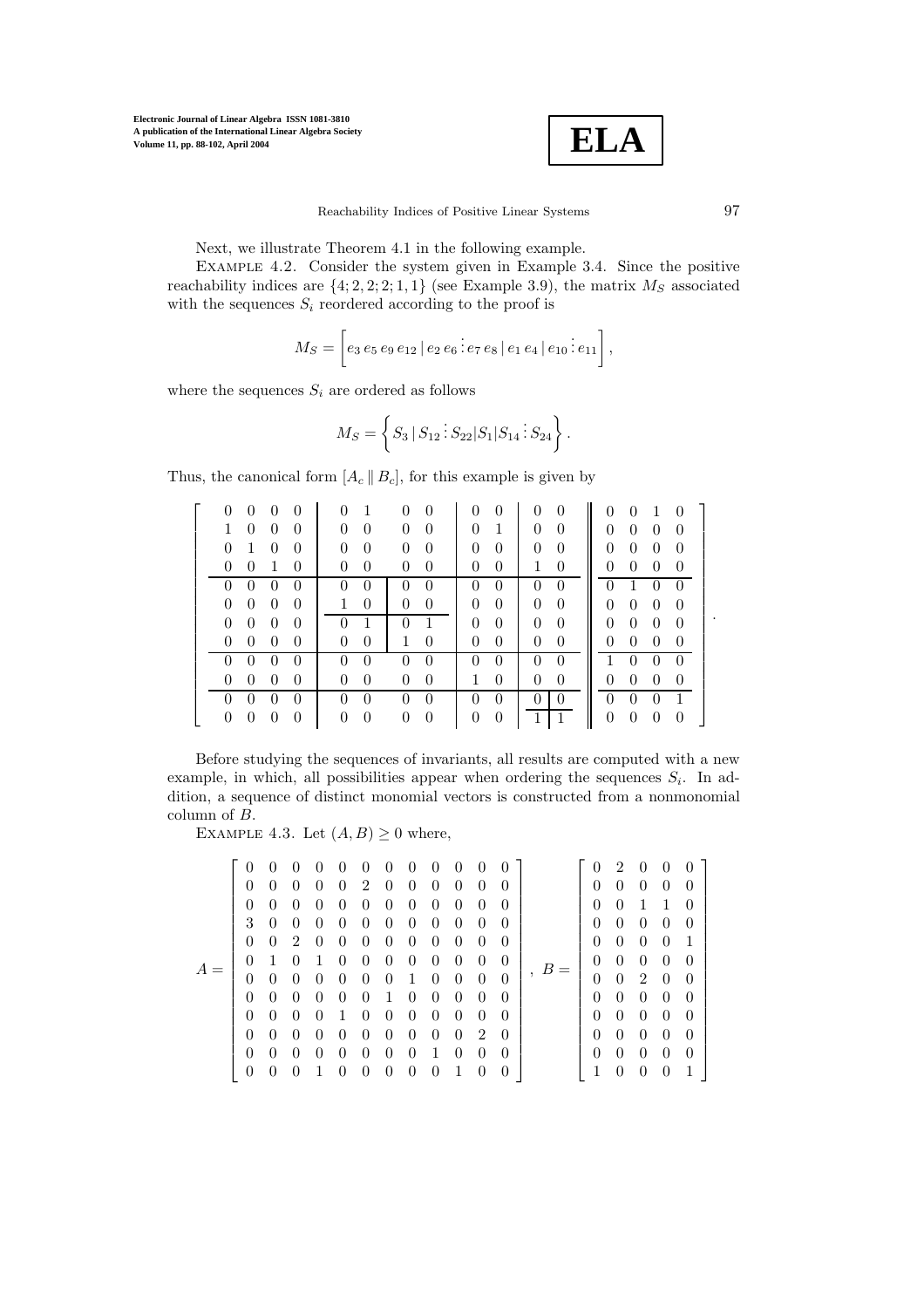

with  $n = 12$  and  $m = 5$ .

The different monomial vectors are

|          | $b_1$      | $b_2$            | $b_3$            | $b_4$              | $b_5$          |
|----------|------------|------------------|------------------|--------------------|----------------|
| B        | $e_{12}\,$ | $2e_1$           | $e_3 + 2e_7$     | $\boldsymbol{e}_3$ | $e_5 + e_{12}$ |
| AB       |            | $6e_4$           | $2e_5 + 2e_8$    | $2e_5$             | $e_9$          |
| $A^2B$   |            | $6e_6 + 6e_{12}$ | $2e_9 + 2e_7$    | $2e_9$             | $e_{11}$       |
| $A^3B$   |            | $12e_2$          | $2e_{11} + 2e_8$ | $2e_{11}$          | $2e_{10}$      |
| $A^4B\,$ |            | $12e_6$          | $4e_{10} + 2e_7$ | $4e_{10}$          | $2e_{12}$      |
| $A^5B$   |            | $24e_2$          | $4e_{12} + 2e_8$ | $4e_{12}$          |                |
| $A^6B\,$ |            | $24e_6$          | $2e_7$           |                    |                |
| $A^7B$   |            | $48e_2$          | $2e_8$           |                    |                |

which are in the reachability matrix  $\mathcal{R}_{12}(A, B)$ .

The sequences  $S_i$ ,  $i = 1, 2 \ldots, 5$  are

 $S_1 = \{b_1\} = \{e_{12}\},\$  $S_2 = S_{12} \bigcup S_{22} = \{b_2, Ab_2 : A^3b_2, A^4b_2\} = \{2e_1, 6e_4, 12e_2, 12e_6\},\$  $S_3 = \{A^6b_3, A^7b_3\} = \{2e_7, 2e_8\},\$  $S_4 = \{b_4, Ab_4\} = \{e_3, 2e_5\},\$  $S_5 = \{Ab_5, A^2b_5, A^3b_5\} = \{e_9, e_{11}, 2e_{10}\},\$ 

and the p–numbers are  $\{1; 2, 2; 2; 3\}$ ; see Definition 3.3. Ordering this sequence according to Definition 3.6, the positive reachability indices are

$$
\{2,2;3;2;2;1\}.
$$

This reordering yields to the following ordered sequences  $\{S_{12} : S_{22}, |S_5|S_3|S_4|S_1\}.$ Then, the matrix  $M_S$  is

$$
M_S = [2e_1 6e_4 \cdot 12e_2 12e_6 | e_9 e_{11} 2e_{10} | 2e_7 2e_8 | e_3 2e_5 | e_{12}].
$$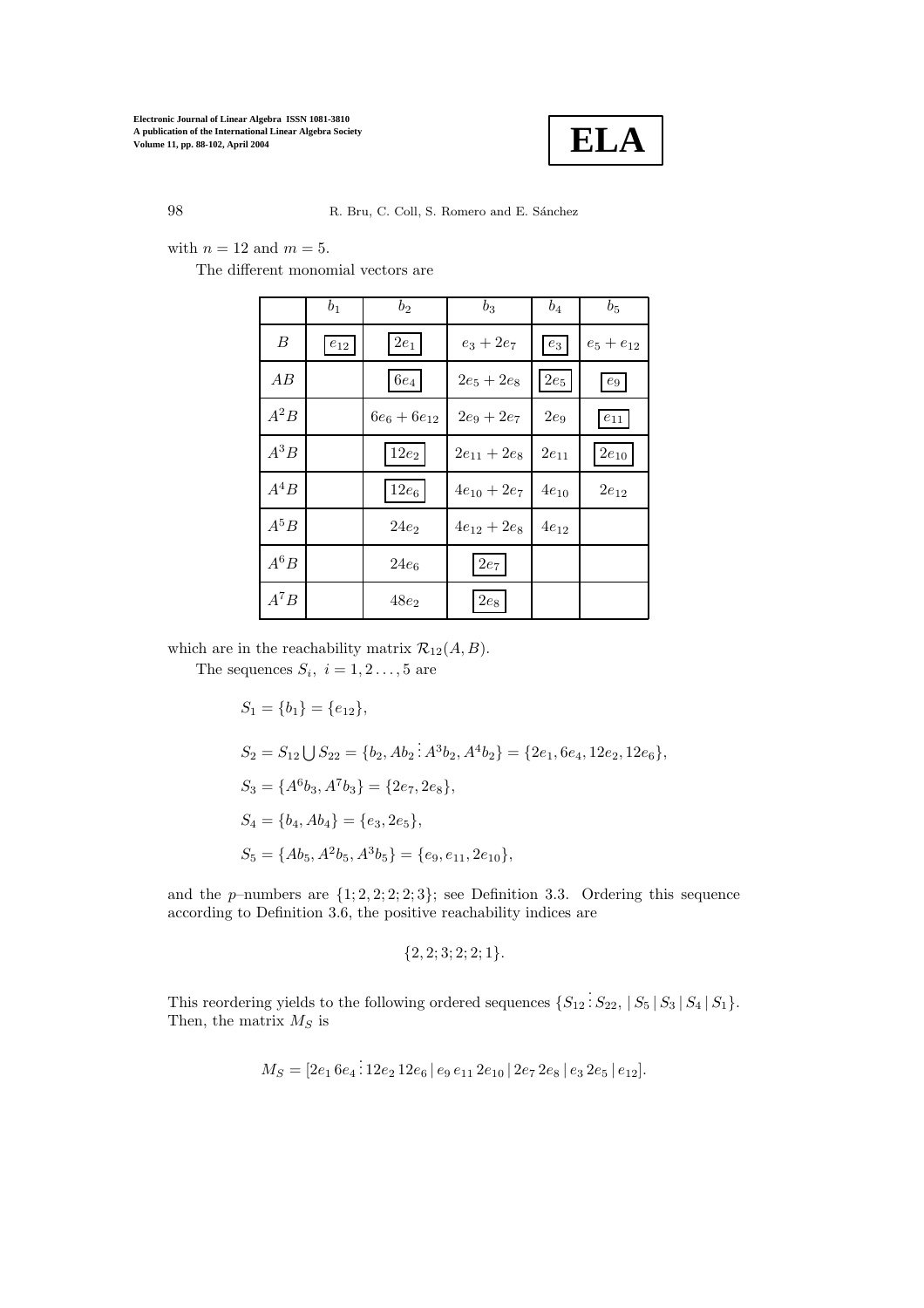

Reachability Indices of Positive Linear Systems 99

Thus, the canonical form  $[A_c||B_c]$  of the system is

| $\Omega$                         |                            | $\Omega$<br>$\theta$<br>$\theta$             | $\Omega$<br>$\theta$ | $\Omega$<br>$\theta$             | $\Omega$ | $\Omega$<br>1                                                        |
|----------------------------------|----------------------------|----------------------------------------------|----------------------|----------------------------------|----------|----------------------------------------------------------------------|
| $\Omega$                         | 0<br>$\overline{0}$        | $\theta$<br>$\theta$<br>$\theta$             | $\left($<br>$\theta$ | $\Omega$<br>$\theta$             | $\Omega$ | $\theta$<br>$\theta$<br>$\Omega$<br>$\theta$<br>$\theta$             |
| $\theta$                         | $\overline{2}$<br>$\Omega$ | $\overline{0}$<br>$\overline{0}$<br>$\theta$ | $\left($<br>$\theta$ | $\theta$<br>$\overline{0}$       | $\Omega$ | $\theta$<br>$\theta$<br>$\theta$<br>$\theta$<br>$\theta$             |
| $\overline{0}$<br>$\frac{1}{2}$  | $\theta$<br>1              | $\overline{0}$<br>$\overline{0}$<br>$\theta$ | $\theta$<br>$\theta$ | $\overline{0}$<br>$\overline{0}$ | $\theta$ | $\overline{0}$<br>$\theta$<br>$\overline{0}$<br>$\theta$<br>$\theta$ |
| $\overline{0}$<br>$\overline{0}$ | 0<br>0                     | $\Omega$<br>$\Omega$                         | $\Omega$<br>$\Omega$ | $\Omega$<br>2                    | $\Omega$ | 0                                                                    |
| $\theta$<br>$\theta$             | $\overline{0}$<br>$\Omega$ | $\overline{0}$<br>$\mathbf{1}$<br>$\theta$   | $\theta$<br>$\theta$ | $\theta$<br>$\theta$             | $\Omega$ | $\theta$<br>$\Omega$<br>$\overline{0}$<br>$\theta$<br>$\overline{0}$ |
| $\Omega$<br>$\overline{0}$       | $\theta$<br>$\theta$       | $\Omega$<br>1<br>$\theta$                    | $\theta$<br>$\theta$ | $\theta$<br>$\theta$             | 0        | $\Omega$<br>$\Omega$<br>$\theta$<br>$\theta$<br>$\overline{0}$       |
|                                  |                            |                                              |                      |                                  | $\theta$ | $\Omega$<br>$\theta$<br>$\theta$<br>$\theta$                         |
| 0                                | $\Omega$<br>$\Omega$       | $\Omega$<br>$\Omega$<br>$\left($             | 0                    | $\Omega$<br>$\theta$             | $\theta$ | $\theta$<br>$\Omega$<br>$\theta$<br>$\theta$<br>$\overline{0}$       |
|                                  | $\theta$                   | $\theta$                                     | O                    | $\theta$<br>$\theta$             | $\Omega$ | $\Omega$                                                             |
| 0                                | 0<br>$\Omega$              | $\Omega$<br>$\theta$<br>$\Omega$             | $\overline{0}$<br>0  | $\theta$                         | $\theta$ | $\overline{0}$<br>$\theta$<br>$\theta$<br>$\theta$<br>$rac{1}{2}$    |
|                                  |                            | $\overline{2}$                               | O                    |                                  | 0        |                                                                      |

**5. Sequence of invariants.** First, note that the positive reachability indices are invariant under positive monomial transformations.

Theorem 5.1. *The positive reachability indices defined in Definition* 3.6 *are invariants under positive monomial transformations.*

*Proof.* Consider two similar positively reachable systems  $(A, B)$  and  $(\hat{A}, \hat{B})$ , with positive reachability indices  $\{p_{ij}, j = 1, \ldots, m, i = 1, \ldots, l_i\}$  and  $\{\hat{p}_{ij}, j = 1, \ldots, j\}$  $1, \ldots, m, i = 1, \ldots, l_i$ . These two systems are related by

(5.1) 
$$
\hat{A} = M^{-1}AM \quad \hat{B} = M^{-1}B,
$$

where M is a nonnegative monomial matrix. Then, the directed digraph of  $\tilde{A}$  is isomorphic to the directed digraph of  $A$ , since the transformation  $M$  is a permutation matrix (up to scalars) with the sequence of vertices reordered.

Therefore, if  $A^{\alpha}b_i$  is a monomial column of  $\mathcal{R}_n(A, B)$ , then  $M^{-1}A^{\alpha}b_i$  is a monomial column of  $\mathcal{R}_n(\hat{A}, \hat{B})$ , and thus, monomial vectors in the two reachability matrices  $\mathcal{R}_n(A, B)$  and  $\mathcal{R}_n(\hat{A}, \hat{B})$  appear in the same positions. Then, each column of both matrices B and  $\hat{B}$  may provide the same chain of monomial vectors, up to the reordering the vertices. Hence,

$$
\{p_{ij} = \hat{p}_{ij}, \ j = 1, \ldots, m, \ i = 1, \ldots, l_j\}
$$

and then, the positive reachability indices are invariant under positive monomial transformations.  $\square$ 

However, the sequence of positive reachability indices

$$
\{p_{ij},\ j=1,\ldots,m,\ i=1,\ldots,l_j\}
$$

is not a complete system of invariants for nonnegative monomial transformations. There are positive systems with the same positive reachability indices, but they are not in the same equivalence class of positive similarity. We illustrate this assertion with the following example.

.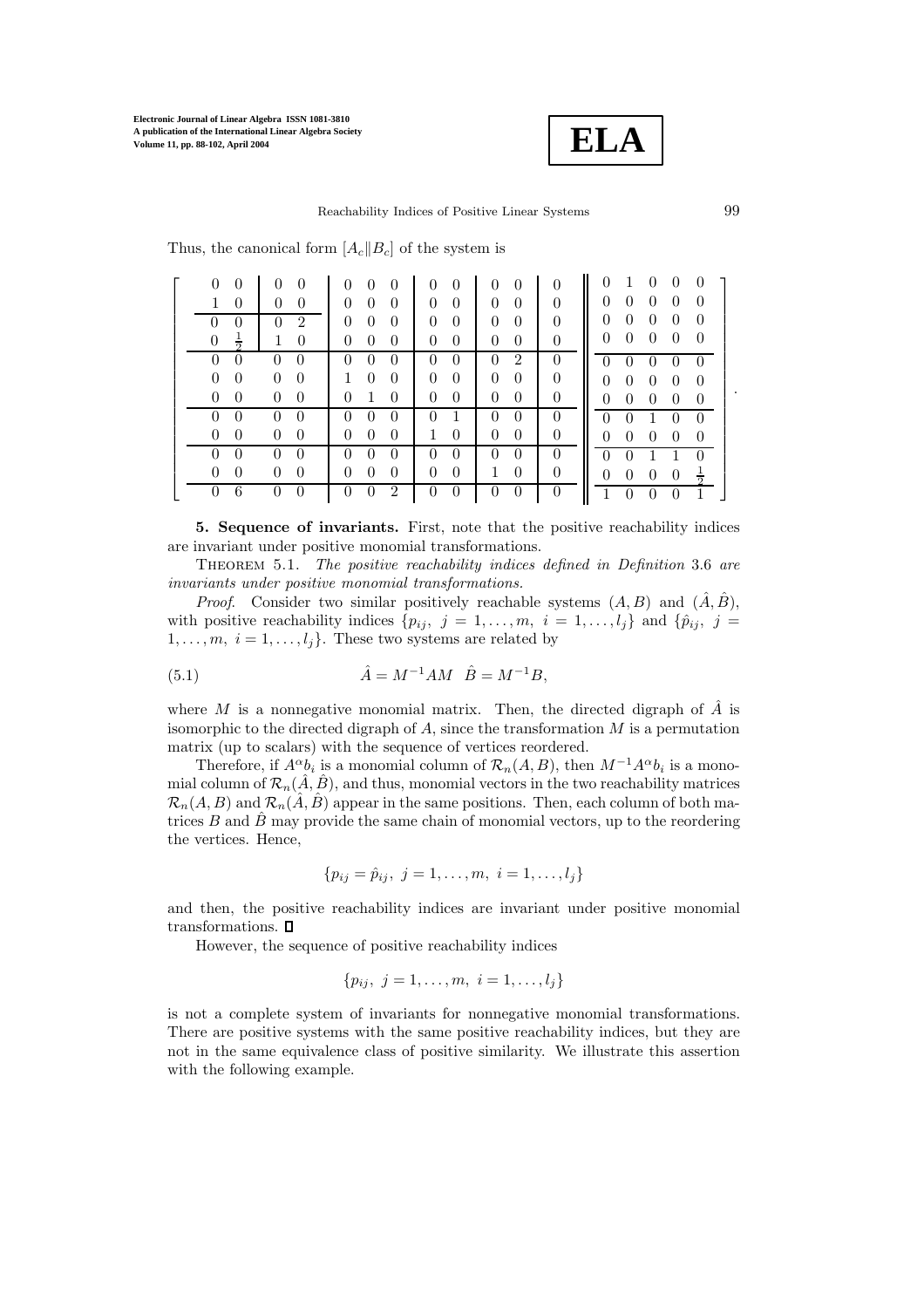

100 R. Bru, C. Coll, S. Romero and E. Sánchez

Example 5.2. Consider the two positive systems

$$
A = \left[ \begin{array}{rrr} 0 & 0 & 1 \\ 1 & 0 & 0 \\ \hline 0 & 0 & 0 \end{array} \right], \ B = \left[ \begin{array}{rrr} 1 & 0 \\ 0 & 0 \\ 0 & 1 \end{array} \right]
$$

and

$$
F = \begin{bmatrix} 0 & 0 & 0 \\ 1 & 0 & 0 \\ \hline 0 & 0 & 0 \end{bmatrix}, \ G = \begin{bmatrix} 1 & 0 \\ 0 & 0 \\ 0 & 1 \end{bmatrix}.
$$

It is easy to check that they are not positively similar. However, from the tables

$$
(A, B) \qquad (F, G)
$$

| $b_1$ | $b_2$         | $g_1$         | $g_2$ |
|-------|---------------|---------------|-------|
| $B$   | $\boxed{e_1}$ | $\boxed{e_3}$ |       |
| $AB$  | $\boxed{e_2}$ | $e_1$         |       |

\n $FG$ 

\n

| $e_2$ | $0$ |
|-------|-----|
|-------|-----|

both systems have the same positive reachability indices

$$
\{p_{11} = \hat{p}_{11}, p_{21} = \hat{p}_{21}\} = \{2; 1\}.
$$

In order to find a complete system of invariants we give the following result.

Theorem 5.3. *Two positively similar positive reachable systems have the same canonical form constructed in Theorem* 4.1*.*

*Proof.* Consider two positively reachable systems  $(A, B)$  and  $(\hat{A}, \hat{B})$  as in (5.1), and denote by  $M_S$  and  $M_{\hat{S}}$  the matrices which transform the systems  $(A, B)$  and  $(\hat{A}, \hat{B})$  in its canonical forms, respectively; see Theorem 4.1. Reasoning in the same way as in Theorem 5.1, the column vectors of  $M_{\hat{S}}$  are the transformed column vectors of  $M_S$  under the nonnegative monomial matrix M. Thus,  $M_{\hat{S}} = M^{-1}M_S$  and the canonical forms

$$
\hat{A}_c = M_{\hat{S}}^{-1} \hat{A} M_{\hat{S}} = M_{S}^{-1} M \hat{A} M^{-1} M_{S} = M_{S}^{-1} A M_{S} = A_c, \n\hat{B}_c = M_{\hat{S}}^{-1} \hat{B} = M_{S}^{-1} M \hat{B} = M_{S}^{-1} B = B_c
$$

are equal.  $\square$ 

We illustrate the above result with the following example. Example 5.4. Consider the positive systems

$$
A = \left[ \begin{array}{rrr} 0 & 1 & 0 \\ 0 & 4 & 2 \\ 3 & 0 & 0 \end{array} \right], \ B = \left[ \begin{array}{rrr} 2 & 0 \\ 0 & 0 \\ 0 & 3 \end{array} \right]
$$

and

$$
\hat{A} = \begin{bmatrix} 0 & 0 & 3 \\ \frac{3}{5} & 0 & 0 \\ 0 & \frac{10}{3} & 0 \end{bmatrix}, \ \hat{B} = \begin{bmatrix} 2 & 0 \\ 0 & \frac{3}{5} \\ 0 & 0 \end{bmatrix}.
$$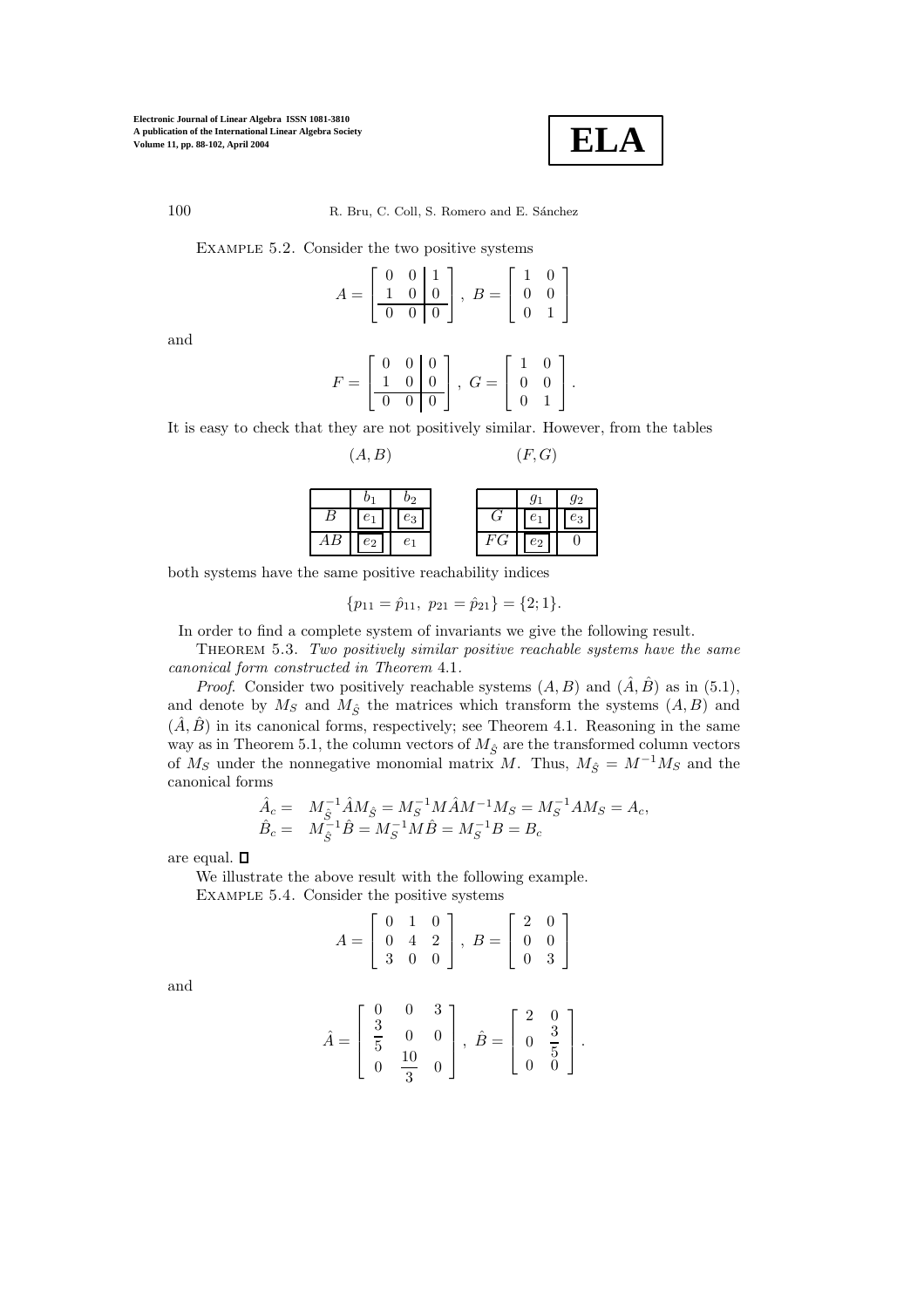

It is easy to check that they are positively similar under the monomial matrix

$$
M = \left[ \begin{array}{ccc} 1 & 0 & 0 \\ 0 & 0 & 3 \\ 0 & 5 & 0 \end{array} \right]
$$

1  $\overline{1}$ 

From the tables

|                 |        |                  |    |                | $\scriptstyle{v_2}$ |
|-----------------|--------|------------------|----|----------------|---------------------|
|                 |        | $\mathfrak{v}_2$ |    |                | ി                   |
| B               | $2e_1$ | $3e_3$           | Ê  | $2e_1$         | €<br>$-e_2\,$       |
| $\overline{AB}$ | $6e_3$ | $6e_2$           | ÂÊ | $rac{6}{5}e_2$ | $2e_3$              |
|                 |        |                  |    |                |                     |

the matrices  $M_S = [3e_3 \ 6e_2 \ 2e_1]$  and  $M_{\hat{S}} = \begin{bmatrix} 3 \ \frac{5}{5} \end{bmatrix}$  $\frac{3}{5}e_2$  2 $e_3$ |2 $e_1$  transform the systems  $(A, B)$  and  $(\hat{A}, \hat{B})$  into the canonical forms  $(A_c, B_c)$  and  $(\hat{A}_c, \hat{B}_c)$ , respectively. It can be seen that these canonical forms are equal and are given by

$$
A_c = \hat{A}_c = \begin{bmatrix} 0 & 0 & 2 \\ 1 & 4 & 0 \\ \hline 0 & 3 & 0 \end{bmatrix}, \ B_c = \hat{B}_c = \begin{bmatrix} 1 & 0 \\ 0 & 0 \\ \hline 0 & 1 \end{bmatrix}.
$$

It is clear that when two systems have the identical canonical form, these systems are positively similar and they have the same reachability indices and the same nonzero entries, denoted by the symbol ∗, in that canonical form. Therefore, the following corollary can be established with the help of Theorems 5.1 and 5.3.

Corollary 5.5. *A complete sequence of invariants of positively similar positive reachable systems is formed by the positive reachable indices*  $\{p_{ij}, i = 1, \ldots, l_j, j = j\}$ 1,...,m} *and the possible nonzero pattern of the blocks of the canonical form given in Theorem* 4.1*.*

Popov in [14] provides a complete sequence of invariants for systems without restrictions. This sequence is formed by the reachability indices and the nonzero entries of the state matrix. In Corollary 5.5, a complete sequence of invariants for positive systems is obtained. The structure of this complete sequence is in the Popov sense, that is, is formed by the positive reachable indices and the nonzero entries of the canonical form.

**Acknowledgment.** We would like to thank LeRoy Beasley for his suggestions improving the reading of this paper.